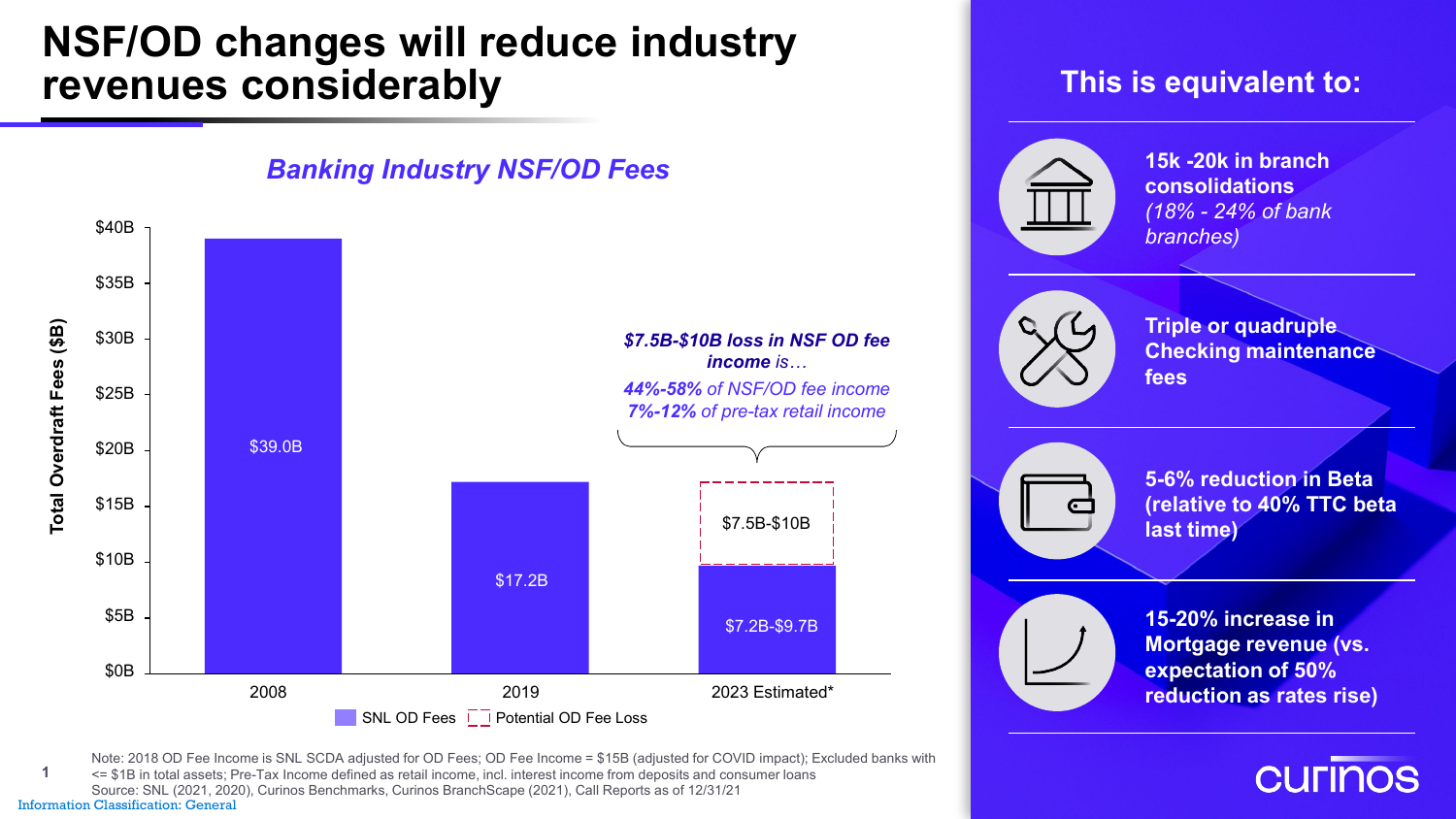# **Rising rates and lower deposit betas may temporarily mask that the fundamental economic model of retail banking is breaking**